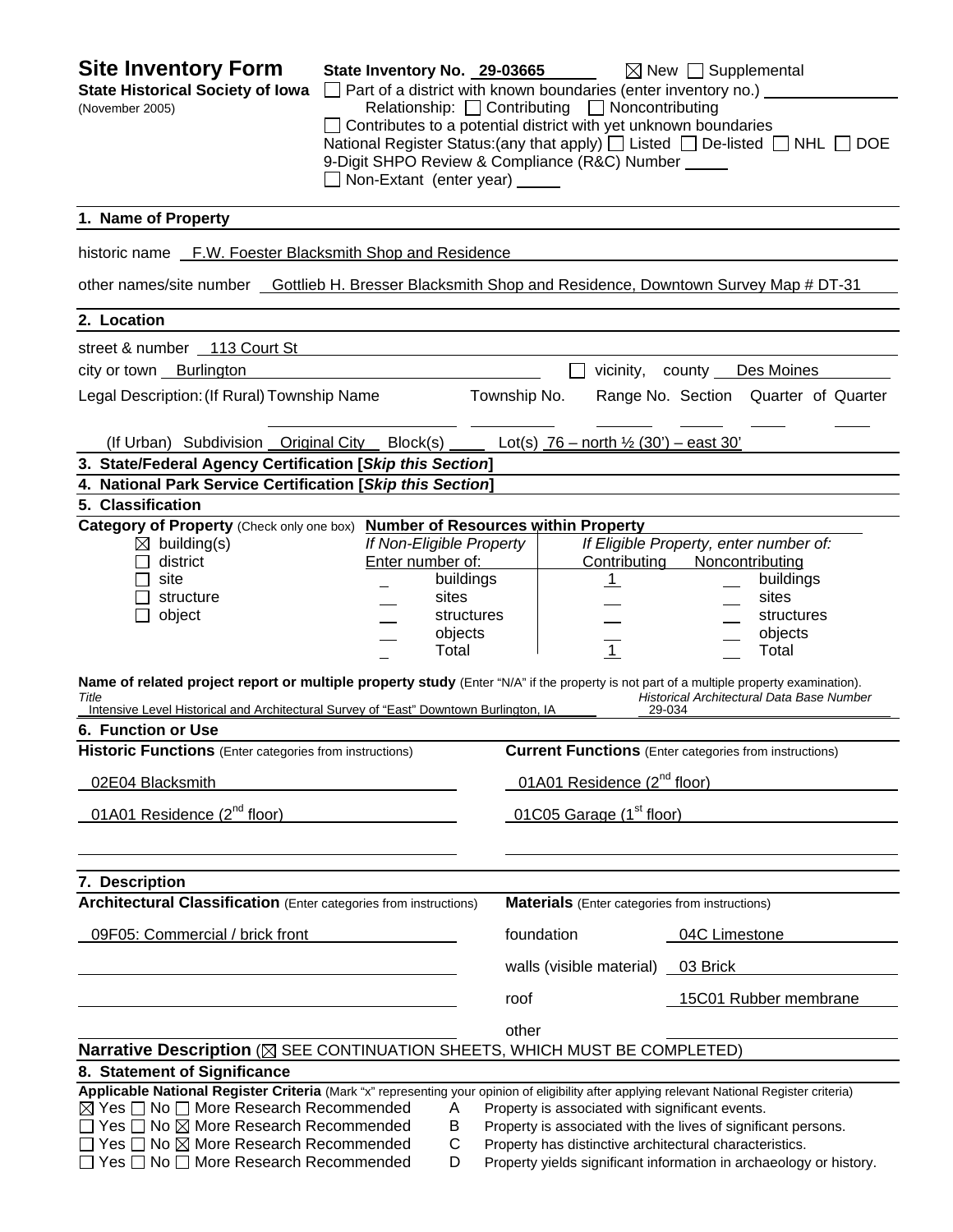| Address 113 Court St<br>County<br>Des Moines<br><b>Burlington</b>                                                                                                                                                                                                                                                                                                                                                                                                                                                                                                                                                                                                                                                                                                                                                                                                                                                                                                                                                                                                                                                                                                                                                                                                                                                                                                                   | Site Number 29-03665                                                                                                                                                                                                                                                                                                                                                      |
|-------------------------------------------------------------------------------------------------------------------------------------------------------------------------------------------------------------------------------------------------------------------------------------------------------------------------------------------------------------------------------------------------------------------------------------------------------------------------------------------------------------------------------------------------------------------------------------------------------------------------------------------------------------------------------------------------------------------------------------------------------------------------------------------------------------------------------------------------------------------------------------------------------------------------------------------------------------------------------------------------------------------------------------------------------------------------------------------------------------------------------------------------------------------------------------------------------------------------------------------------------------------------------------------------------------------------------------------------------------------------------------|---------------------------------------------------------------------------------------------------------------------------------------------------------------------------------------------------------------------------------------------------------------------------------------------------------------------------------------------------------------------------|
| City                                                                                                                                                                                                                                                                                                                                                                                                                                                                                                                                                                                                                                                                                                                                                                                                                                                                                                                                                                                                                                                                                                                                                                                                                                                                                                                                                                                | District Number                                                                                                                                                                                                                                                                                                                                                           |
| <b>Criteria Considerations</b><br>A Owned by a religious institution or used<br>for religious purposes.<br>B Removed from its original location.<br>C A birthplace or grave.<br>D A cemetery                                                                                                                                                                                                                                                                                                                                                                                                                                                                                                                                                                                                                                                                                                                                                                                                                                                                                                                                                                                                                                                                                                                                                                                        | $\Box$ E A reconstructed building, object, or structure.<br>$\Box$ F A commemorative property.<br>□ G Less than 50 years of age or achieved significance within the past<br>50 years.                                                                                                                                                                                     |
| Areas of Significance (Enter categories from instructions)                                                                                                                                                                                                                                                                                                                                                                                                                                                                                                                                                                                                                                                                                                                                                                                                                                                                                                                                                                                                                                                                                                                                                                                                                                                                                                                          | <b>Significant Dates</b>                                                                                                                                                                                                                                                                                                                                                  |
| 05: Commerce                                                                                                                                                                                                                                                                                                                                                                                                                                                                                                                                                                                                                                                                                                                                                                                                                                                                                                                                                                                                                                                                                                                                                                                                                                                                                                                                                                        | Construction date<br>1891<br>$\boxtimes$ check if circa or estimated date<br>Other dates, including renovation                                                                                                                                                                                                                                                            |
| <b>Significant Person</b><br>(Complete if National Register Criterion B is marked above)                                                                                                                                                                                                                                                                                                                                                                                                                                                                                                                                                                                                                                                                                                                                                                                                                                                                                                                                                                                                                                                                                                                                                                                                                                                                                            | <b>Architect/Builder</b><br>Architect                                                                                                                                                                                                                                                                                                                                     |
|                                                                                                                                                                                                                                                                                                                                                                                                                                                                                                                                                                                                                                                                                                                                                                                                                                                                                                                                                                                                                                                                                                                                                                                                                                                                                                                                                                                     | <b>Builder</b>                                                                                                                                                                                                                                                                                                                                                            |
| Narrative Statement of Significance ( $\boxtimes$ SEE CONTINUATION SHEETS, WHICH MUST BE COMPLETED)                                                                                                                                                                                                                                                                                                                                                                                                                                                                                                                                                                                                                                                                                                                                                                                                                                                                                                                                                                                                                                                                                                                                                                                                                                                                                 |                                                                                                                                                                                                                                                                                                                                                                           |
| 9. Major Bibliographical References                                                                                                                                                                                                                                                                                                                                                                                                                                                                                                                                                                                                                                                                                                                                                                                                                                                                                                                                                                                                                                                                                                                                                                                                                                                                                                                                                 |                                                                                                                                                                                                                                                                                                                                                                           |
| Bibliography $\boxtimes$ See continuation sheet for citations of the books, articles, and other sources used in preparing this form                                                                                                                                                                                                                                                                                                                                                                                                                                                                                                                                                                                                                                                                                                                                                                                                                                                                                                                                                                                                                                                                                                                                                                                                                                                 |                                                                                                                                                                                                                                                                                                                                                                           |
| 10. Geographic Data<br><b>UTM References (OPTIONAL)</b>                                                                                                                                                                                                                                                                                                                                                                                                                                                                                                                                                                                                                                                                                                                                                                                                                                                                                                                                                                                                                                                                                                                                                                                                                                                                                                                             |                                                                                                                                                                                                                                                                                                                                                                           |
| Zone<br>Easting<br>Northing                                                                                                                                                                                                                                                                                                                                                                                                                                                                                                                                                                                                                                                                                                                                                                                                                                                                                                                                                                                                                                                                                                                                                                                                                                                                                                                                                         | Northing<br>Zone<br>Easting                                                                                                                                                                                                                                                                                                                                               |
| 1                                                                                                                                                                                                                                                                                                                                                                                                                                                                                                                                                                                                                                                                                                                                                                                                                                                                                                                                                                                                                                                                                                                                                                                                                                                                                                                                                                                   | 2                                                                                                                                                                                                                                                                                                                                                                         |
| 3                                                                                                                                                                                                                                                                                                                                                                                                                                                                                                                                                                                                                                                                                                                                                                                                                                                                                                                                                                                                                                                                                                                                                                                                                                                                                                                                                                                   | 4                                                                                                                                                                                                                                                                                                                                                                         |
| See continuation sheet for additional UTM references or comments                                                                                                                                                                                                                                                                                                                                                                                                                                                                                                                                                                                                                                                                                                                                                                                                                                                                                                                                                                                                                                                                                                                                                                                                                                                                                                                    |                                                                                                                                                                                                                                                                                                                                                                           |
| 11. Form Prepared By                                                                                                                                                                                                                                                                                                                                                                                                                                                                                                                                                                                                                                                                                                                                                                                                                                                                                                                                                                                                                                                                                                                                                                                                                                                                                                                                                                |                                                                                                                                                                                                                                                                                                                                                                           |
| name/title  David Roed, Commission Member                                                                                                                                                                                                                                                                                                                                                                                                                                                                                                                                                                                                                                                                                                                                                                                                                                                                                                                                                                                                                                                                                                                                                                                                                                                                                                                                           | Rebecca L. McCarley, consultant, Davenport                                                                                                                                                                                                                                                                                                                                |
| organization __ Burlington Historic Preservation Commission ____________________                                                                                                                                                                                                                                                                                                                                                                                                                                                                                                                                                                                                                                                                                                                                                                                                                                                                                                                                                                                                                                                                                                                                                                                                                                                                                                    | date November 12, 2012                                                                                                                                                                                                                                                                                                                                                    |
| street & number<br>City Hall, 400 Washington Street                                                                                                                                                                                                                                                                                                                                                                                                                                                                                                                                                                                                                                                                                                                                                                                                                                                                                                                                                                                                                                                                                                                                                                                                                                                                                                                                 | telephone 319-753-8158                                                                                                                                                                                                                                                                                                                                                    |
| city or town<br><b>Burlington</b>                                                                                                                                                                                                                                                                                                                                                                                                                                                                                                                                                                                                                                                                                                                                                                                                                                                                                                                                                                                                                                                                                                                                                                                                                                                                                                                                                   | state lowa zip code 52601                                                                                                                                                                                                                                                                                                                                                 |
| ADDITIONAL DOCUMENTATION (Submit the following items with the completed form)                                                                                                                                                                                                                                                                                                                                                                                                                                                                                                                                                                                                                                                                                                                                                                                                                                                                                                                                                                                                                                                                                                                                                                                                                                                                                                       |                                                                                                                                                                                                                                                                                                                                                                           |
| <b>FOR ALL PROPERTIES</b><br>Map: showing the property's location in a town/city or township.<br>1.<br>Site plan: showing position of buildings and structures on the site in relation to public road(s).<br>2.<br>3.<br>needs to be provided below on this particular inventory site:<br>Roll/slide sheet #<br>Roll/slide sheet #<br>Frame/slot #<br>Roll/slide sheet #<br>See continuation sheet or attached photo & slide catalog sheet for list of photo roll or slide entries.<br>$\boxtimes$ Photos/illustrations without negatives are also in this site inventory file.<br>FOR CERTAIN KINDS OF PROPERTIES, INCLUDE THE FOLLOWING AS WELL<br>Farmstead & District: (List of structures and buildings, known or estimated year built, and contributing or noncontributing status)<br>1.<br>2.<br>Barn:<br>A sketch of the frame/truss configuration in the form of drawing a typical middle bent of the barn.<br>a.<br>A photograph of the loft showing the frame configuration along one side.<br>b.<br>A sketch floor plan of the interior space arrangements along with the barn's exterior dimensions in feet.<br>c.<br>State Historic Preservation Office (SHPO) Use Only Below This Line<br>Concur with above survey opinion on National Register eligibility: $\Box$ Yes $\Box$ No<br>This is a locally designated property or part of a locally designated district. | Photographs: representative black and white photos. If the photos are taken as part of a survey for which the Society is to be<br>curator of the negatives or color slides, a photo/catalog sheet needs to be included with the negatives/slides and the following<br>Frame/slot #<br>Date Taken<br>Date Taken<br>Frame/slot #<br>Date Taken<br>More Research Recommended |
| Comments:                                                                                                                                                                                                                                                                                                                                                                                                                                                                                                                                                                                                                                                                                                                                                                                                                                                                                                                                                                                                                                                                                                                                                                                                                                                                                                                                                                           |                                                                                                                                                                                                                                                                                                                                                                           |
| Evaluated by (name/title):                                                                                                                                                                                                                                                                                                                                                                                                                                                                                                                                                                                                                                                                                                                                                                                                                                                                                                                                                                                                                                                                                                                                                                                                                                                                                                                                                          | Date:                                                                                                                                                                                                                                                                                                                                                                     |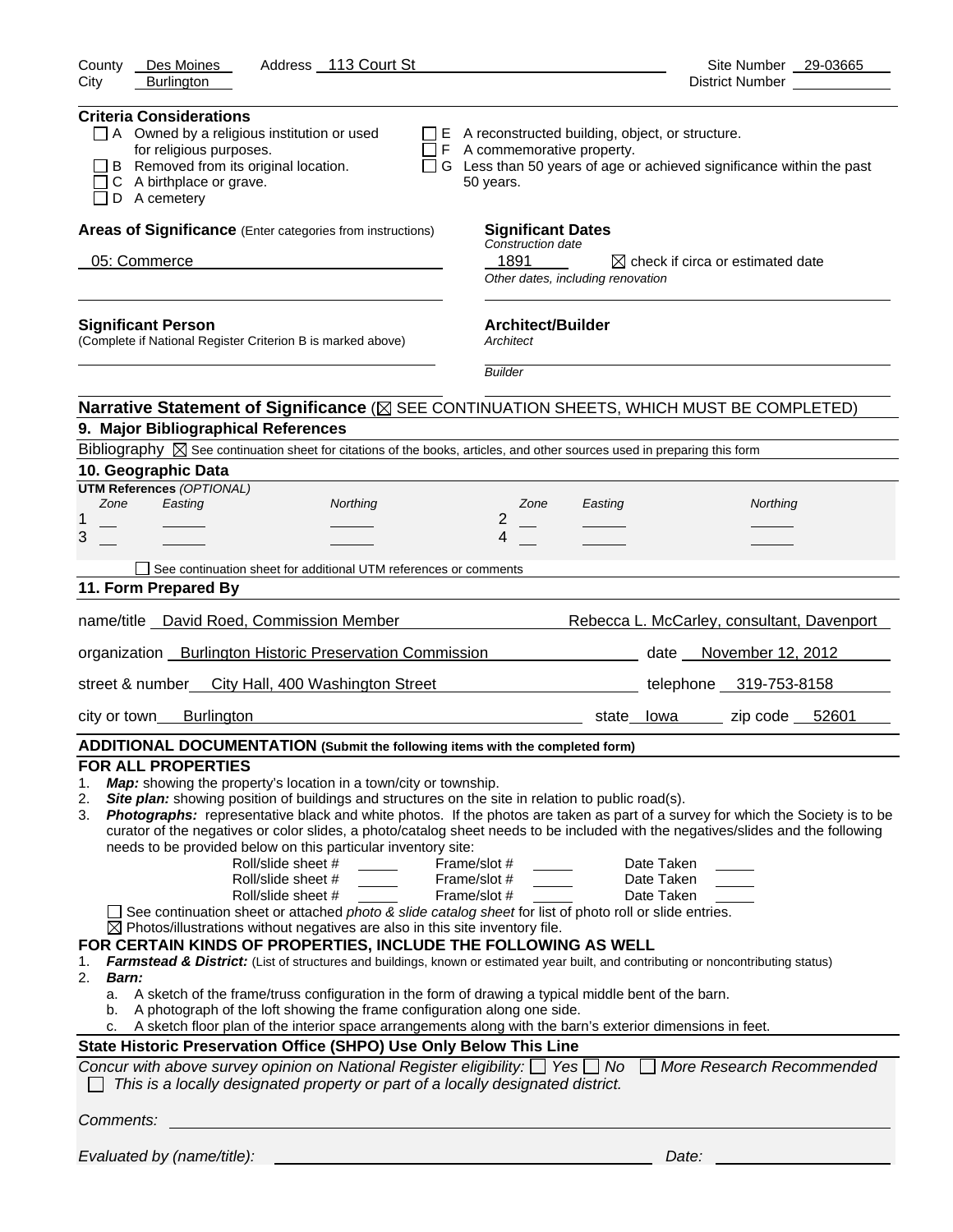#### **Iowa Site Inventory Form** Related District Number **Continuation Sheet**

| F.W. Foester Blacksmith Shop and Residence | Des Moines        |  |
|--------------------------------------------|-------------------|--|
| Name of Property                           | County            |  |
| 113 Court St                               | <b>Burlington</b> |  |
| Address                                    | City              |  |

#### **7. Narrative Description**

Page 1

This is a two-story brick building constructed with commercial use as a blacksmith shop on the first story and living quarters for the shop owner on the second story. The building has a limestone foundation and flat rubberized roof. The entry is at the far right/west of the north elevation with a garage door roughly centered on the first story. A six-over-six-light double-hung window is located to the left of both doors. All four openings have segmental arch brick lintels, and the windows have stone sills. A small balcony projects on the second story of the north/front. The second story door enters onto this balcony. Three two-over-one-light double-hung windows are also found on the second story, and these openings also have segmental brick arch lintels and stone sills. The building cornice has decorative brick corbeling and "brackets" along the parapet wall on the north side The west side has two six-over-six-light double-hung windows on the first story and four two-over-one-light double-hung windows on the second story. The east side has three windows on the first story, with the rear two covered and the front one with six-over-six-light double-hung sashes. Two two-over-one-light doublehung windows are also found on the second story. Sanborn maps show the east windows to be ironclad with shutters until the 1952 map. There are no windows on the rear (south side) of the building.

#### **8. Narrative Statement of Significance**

The F.W. Foester Blacksmith Shop and Residence appears to be individually eligible for the National Register of Historic Places under Criterion A for its historic significance in the commercial history of Burlington as a blacksmith shop. The two-story brick building was constructed for F.W. Foester around 1891 as a blacksmith shop on the first story and his residence on the second story. After his death, Gottlieb Henry Bresser bought the building and moved his blacksmith shop into the first story, also living on the second story. He continued to operate a blacksmith/repair shop here until he retired around 1940. With research to date, this building appears to be the only extant building constructed as a blacksmith shop, and it functioned as a blacksmith shop for nearly 50 years. Further assessment of the interior would solidify this final determination, as well as better assess the integrity of the building for potential architectural significance under Criterion C. The building may also be significant under Criterion B for its association with Gottlieb Henry Bresser, a well-known blacksmith and wood carver in Burlington. As the building is separated by demolitions from the core of the potential Downtown Commercial Historic District, it does not appear that it will fall within the boundary for the historic district (see #29-03685).

This property was owned by the Bamford/Strauss family for several years, with them selling it (east 30' of north half and all of south half of Lot 76) to Pauline Trulock on December 6, 1882. She immediately sold it on January 4, 1883 to J. Knoblauch. He sold the east 30' of the north half of Lot 76 to Ida Brumner on October 12, 1883. The 1886 Sanborn map shows an earlier building on this site – a onestory blacksmith shop. On October 18, 1888, Mrs. Brummer sold the property to F.W. Foester. The 1889 birds-eye view does not appear to show a two-story building here. The 1890 city directory lists F.W. Foster as living next door at 119 Court with his blacksmith shop likely in the earlier building here, listed on "Court near Front." The current two-story building was constructed by the 1892 Sanborn map. Thus, it appears built around 1891 by F.W. Foester for his blacksmith shop on the first story and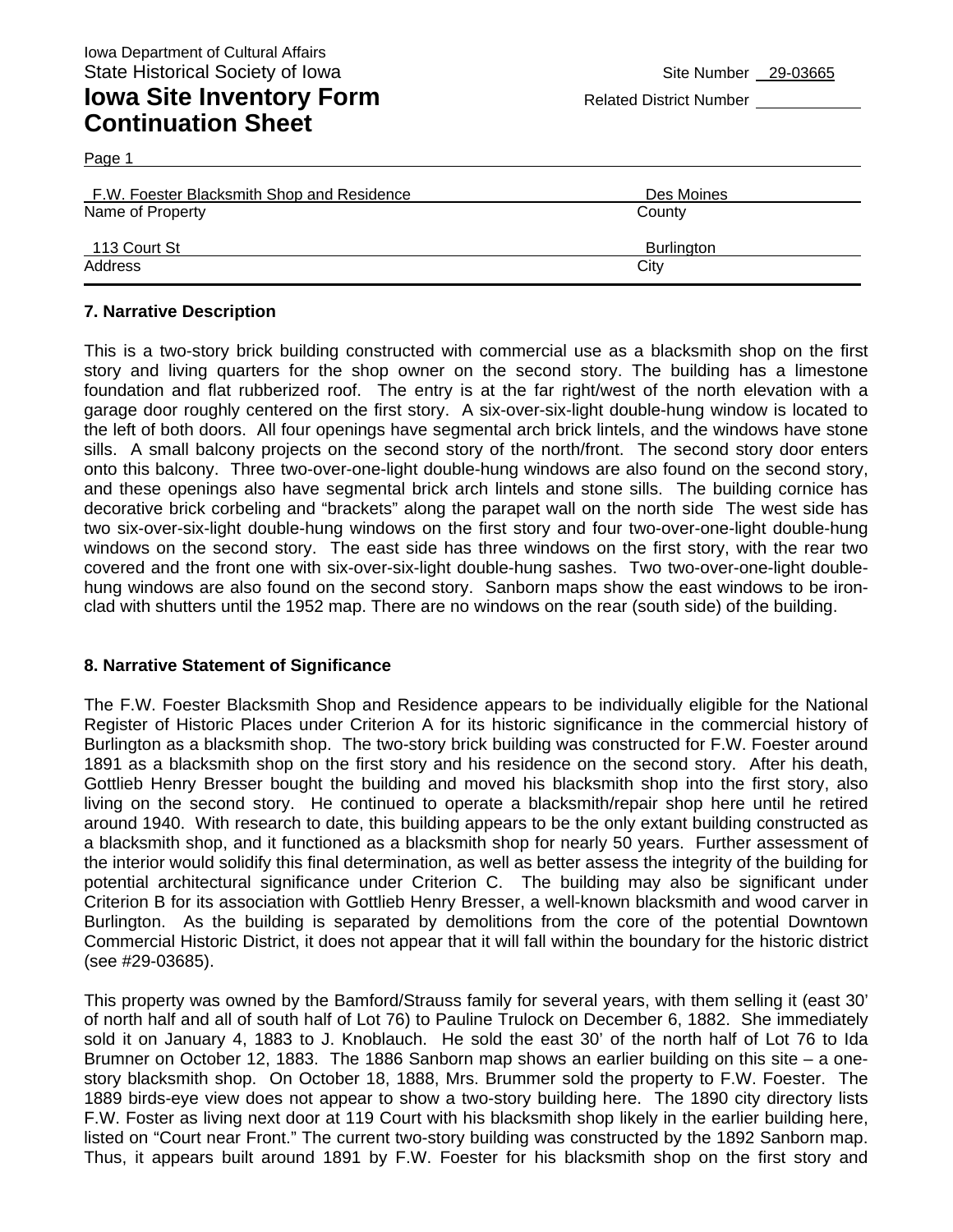Page 2

## **Iowa Site Inventory Form** Related District Number **Continuation Sheet**

| $-$                                        |                   |  |
|--------------------------------------------|-------------------|--|
| F.W. Foester Blacksmith Shop and Residence | Des Moines        |  |
| Name of Property                           | County            |  |
| 113 Court St                               | <b>Burlington</b> |  |
| Address                                    | City              |  |

residence on the second story. The 1900 census lists F.W. Foester, age 61, widow, as a blacksmith at 113 Court. He was born in Germany and immigrated in 1882. The 1900 city directory lists F.W. Foester as a blacksmith at 113 Court, with residence at the same address. Two other blacksmiths were listed in Burlington – John Fink & Sons (714 Jefferson, one story, demolished) and J. Hagerty & Sons (214 Columbia, one story demolished, and 126 S. 3<sup>rd</sup> St, one story, demolished). The 1904 city directory lists F.W. "Foerster" with a blacksmith shop at 113 Court and residence at 113 ½ Court.

F.W. Foester then died, and the blacksmith shop is listed at 117 Court with Gottlieb H. Bresser working and living here in the 1906 directory. On November 30, 1907, Foester's estate (George Smith, et al) sold the property to Gottlieb Bresser. The address shifts back to 113 Court Street by the 1910 city directory. The 1910 census lists G.H. Bresser, age 44, married for eight years, as proprietor of a horse shoeing business, living at 113 Court as well. His household includes wife Sadie (44), son Henry Wright (19, salesman), and son Henry Bresser (5). The 1920 census lists Gottlieb Bresser (age 56, blacksmith) with wife Sadie (54) and son Charles (15, freight house laborer) at 113 Court. The 1926 city directory lists seven "blacksmiths and horseshoers" in Burlington: G.H. Bresser (113 Court, extant), V.T. Champagne (113 Columbia, one story, demolished), E.P. Hagerty (225 S. 3<sup>rd</sup> St, earlier commercial building, extant), M.W. Hagerty (214 Columbia, demolished), G.V. Sheagren (1515 S. Main), C.W. Sommer (800 Osborn), and Wuellner Repair Shop (rear of 1805 Mason). The 1930 census lists Gottlieb Bresser continuing to live and work at 113 Court. He is listed at age 66 as proprietor of a blacksmith shop, living here with wife Sadie (age 65). The property is valued at \$1,500. The 1931 Sanborn map shows the building as a blacksmith and wagon shop. The 1940 census lists Gottlieb H. Bresser as a widow at age 76, with no occupation noted. The 1940 city directory continues to list him as a blacksmith at 113 Court, living at 113 ½ Court. By 1942, he is listed as still living here, but he has no occupation noted.

Gottleib Henry Bresser was born in Burlington on April 7, 1864. He worked various jobs, including as a blacksmith at the West Burlington shops. He was also a horseshoer, and he shed many horses in his original location near Valley and Third. He then had a blacksmith shop for 12 years on Valley between  $3<sup>rd</sup>$  and  $4<sup>th</sup>$ , prior to the construction of the Schramm & Schmieg building on that site at the northwest corner in 1907. He then bought the blacksmith shop at 113 Court and moved to this location. His wife Sadie died in 1936, and he continued to live in the apartment over his former shop until his death in 1952. In addition to the blacksmith/repair shop, he was known for his hobby of woodcarving. He carved presidents, prominent local citizens, and family members. He also made intricately carved wood canes. A 1933 article highlighted his statues carved in wood and fabricated with cement. It noted that the apartment above his shop had wooden likenesses of many presidents: McKinley, Lincoln, Washington, Wilson, Harding, Coolidge and others. The bust of Calvin Coolidge had been sent to Washington D.C. at the time of his inauguration, returned in a special box from the White House to Bresser. Most of the carvings were cut from solid wood blocks and hand painted by Bresser. Some were framed and hung on the wall like pictures, while other busts were placed on hand carved wood pedestals. He also made cement busts of his parents for their graves at Aspen Grove Cemetery. He first cast a block of concrete and then chiseled it, similar to the process with wood. He also had made other cement busts of prominent local citizens. He worked on his carvings between repairs and sharpening blades in his shop, "beneath a protruding balcony that is part of his home" ("Henry Bresser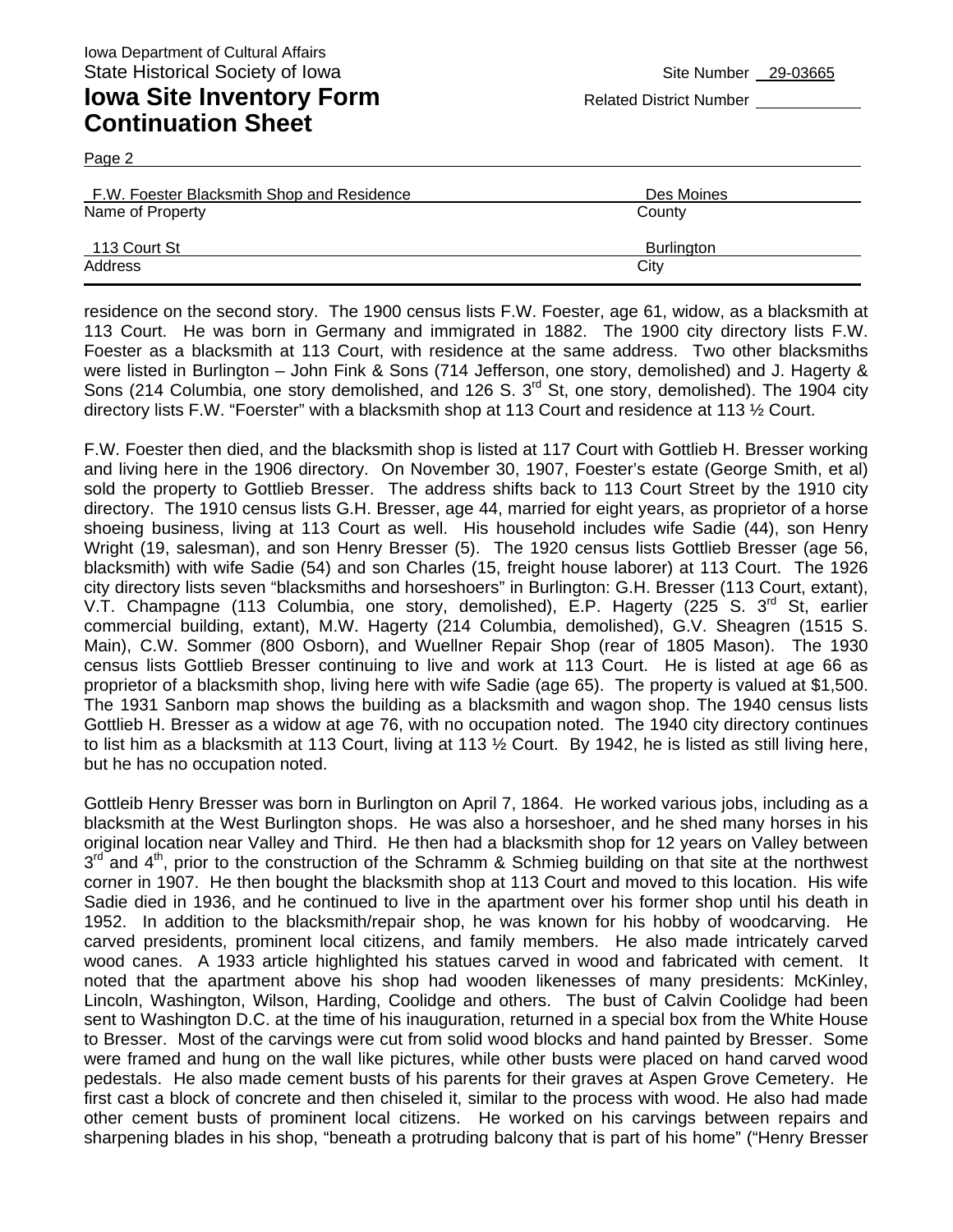Page 3

### **Iowa Site Inventory Form** Related District Number **Continuation Sheet**

| F.W. Foester Blacksmith Shop and Residence | Des Moines        |
|--------------------------------------------|-------------------|
| Name of Property                           | County            |
| 113 Court St                               | <b>Burlington</b> |
| Address                                    | City              |

is Dead at 88," *Hawk-Eye,* June 7, 1952, 8; "Sculpture is Spare Time Hobby of 'Village Smithy,'" *Hawk-Eye,* June 25, 1933, 3).

With Gottleib H. Bresser retiring around 1940, he then rented out the shop space on the first story while continuing to live in his residence on the second story until his death in 1952. The Des Moines County Implement Tractor Service company is listed here in 1942, run by Ward E. Mills and Frank O. Tweed. They continued to be listed at 113 Court in 1945 and 1947. The space was vacant in the 1951 city directory. Gottleib Henry Bresser died on June 7, 1952.

After his death, the property was changed in title to Henry C. Bresser on July 13, 1953. The 1952 Sanborn map lists the building as storage. Various occupants lived in the building, likely on the second story. Iowa Pasting Service is listed on the first story in 1957. The property was sold to Clarence and Nellie Alter on July 27, 1967.

In 1977, Nellie Alter, a widow, sold the property to Mary Delaney who with her husband Frank Delaney Jr, sold the property to its current owner Frank and Gretchen Delaney III, also owners of 119 Court.

#### **9. Major Bibliographical References**

Antrobus, A.T. *History of Des Moines County Iowa and Its People.* Chicago, IL: S.J. Clarke Publishing Company, 1915.

City Directories, Burlington, Iowa, various dates. On microfiche at the Burlington Public Library

Deed records, per transfer books at Des Moines County Auditor's Office.

Newspapers, various titles and editions. Particular special editions utilized: *Burlington Evening Gazette,* March 24, 1906 *Daily Hawk-Eye Gazette,* September 2, 1938 *Burlington Hawk-Eye Gazette,* August 4, 1942 *Burlington Hawk-Eye,* July 10, 1962 *Burlington Hawk-Eye,* July 4, 1976

*Perspective Map of the City of Burlington, IA.* Milwaukee, WI: American Publishing Co., 1889.

*Portrait and Biographical Album of Des Moines County, Iowa.* Chicago: Acme Publishing Company, 1888.

Sanborn Map Company. "Burlington, Iowa," Fire Insurance Maps. New York: Sanborn Map Company, 1886, 1892, 1900, 1931, 1952.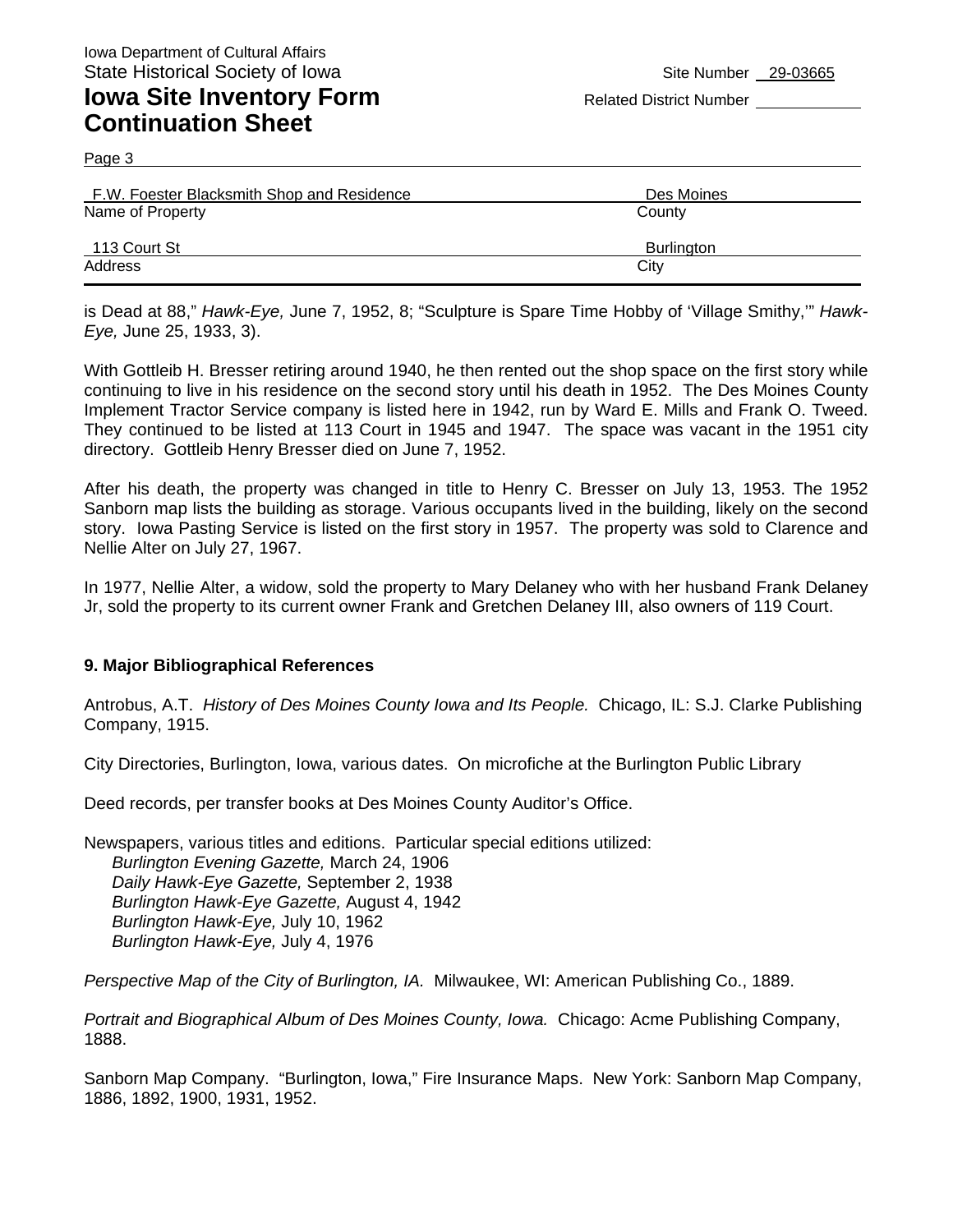# **Iowa Site Inventory Form** Related District Number **Relation Continuation Sheet**

Page 4

| F.W. Foester Blacksmith Shop and Residence | Des Moines        |  |
|--------------------------------------------|-------------------|--|
| Name of Property                           | County            |  |
| 113 Court St                               | <b>Burlington</b> |  |
| Address                                    | City              |  |

#### **Location map**



*Base aerial photography by Aerial Services Inc for Des Moines County GIS Commission, March 2010.*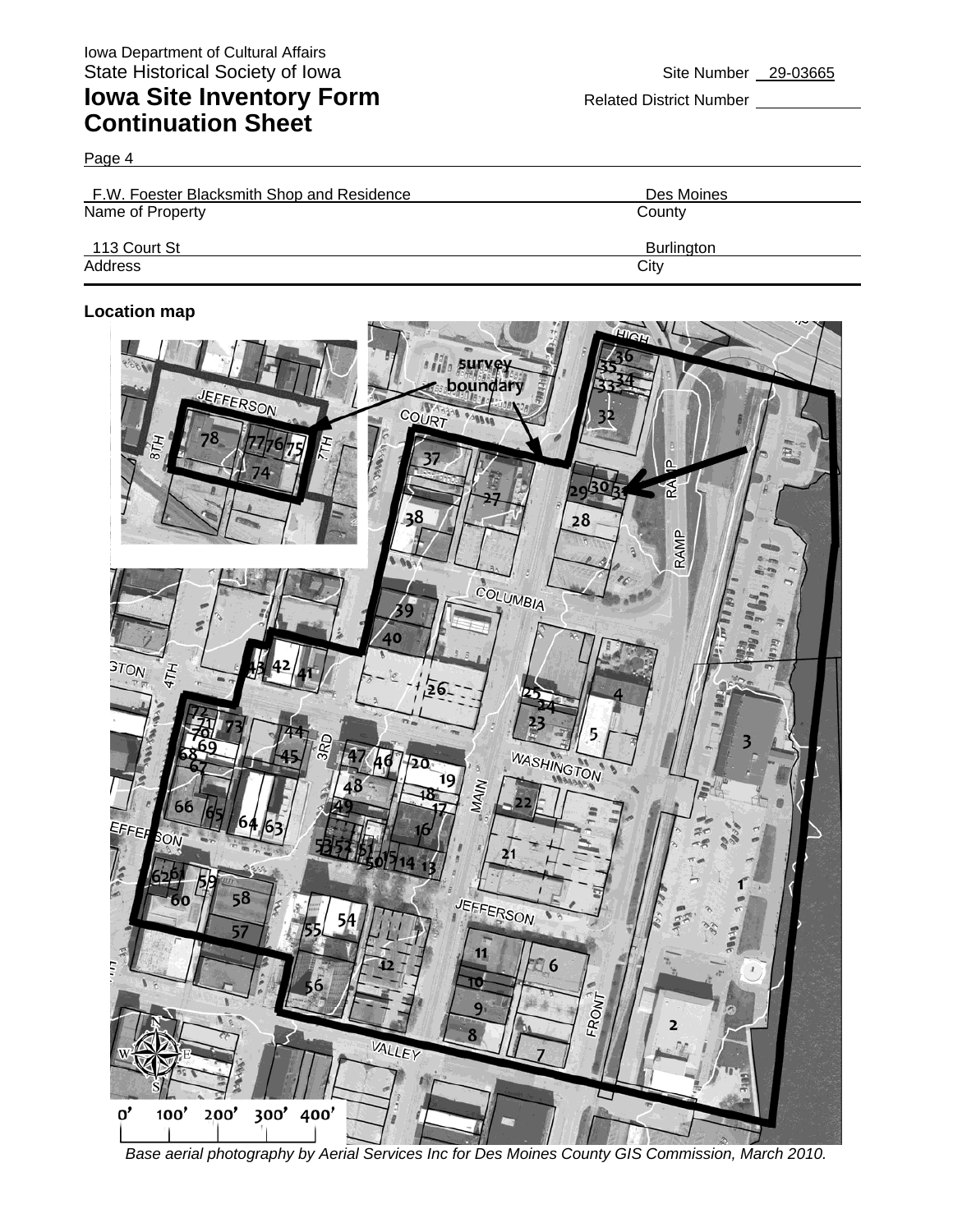**Address** 

## **Iowa Site Inventory Form** Related District Number **Continuation Sheet**

| Page 5                                     |                   |
|--------------------------------------------|-------------------|
| F.W. Foester Blacksmith Shop and Residence | Des Moines        |
| Name of Property                           | County            |
| 113 Court St                               | <b>Burlington</b> |

Address City **City** 

#### **Building plan (from assessor's website)**

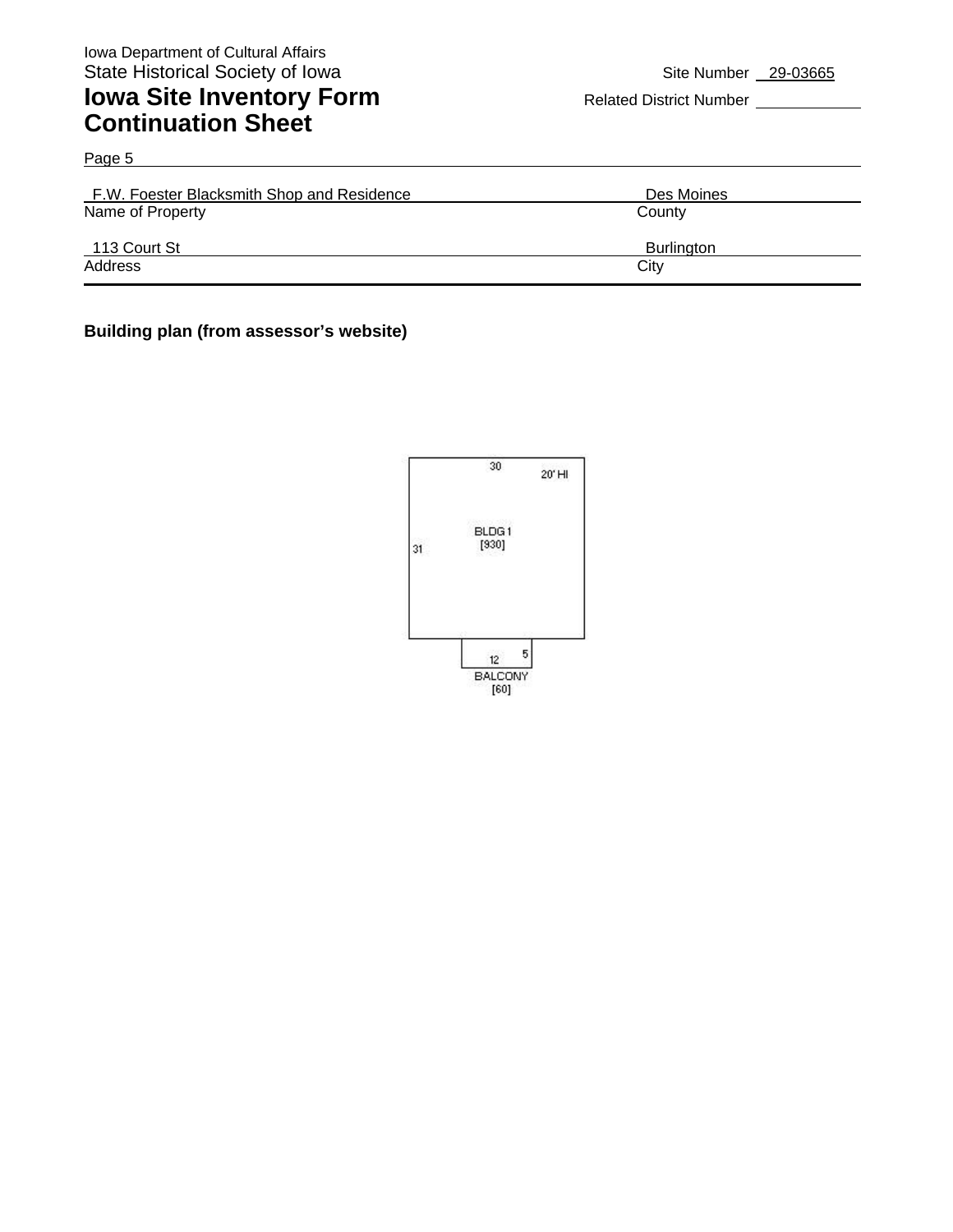## **Iowa Site Inventory Form** Related District Number **Related District Number Continuation Sheet**

Page 6 F.W. Foester Blacksmith Shop and Residence Des Moines Name of Property **County** County 113 Court St Burlington

Address City **City** 

**Historic images** 



**Building in 1950s photograph of riverfront (Downtown Partners collection).**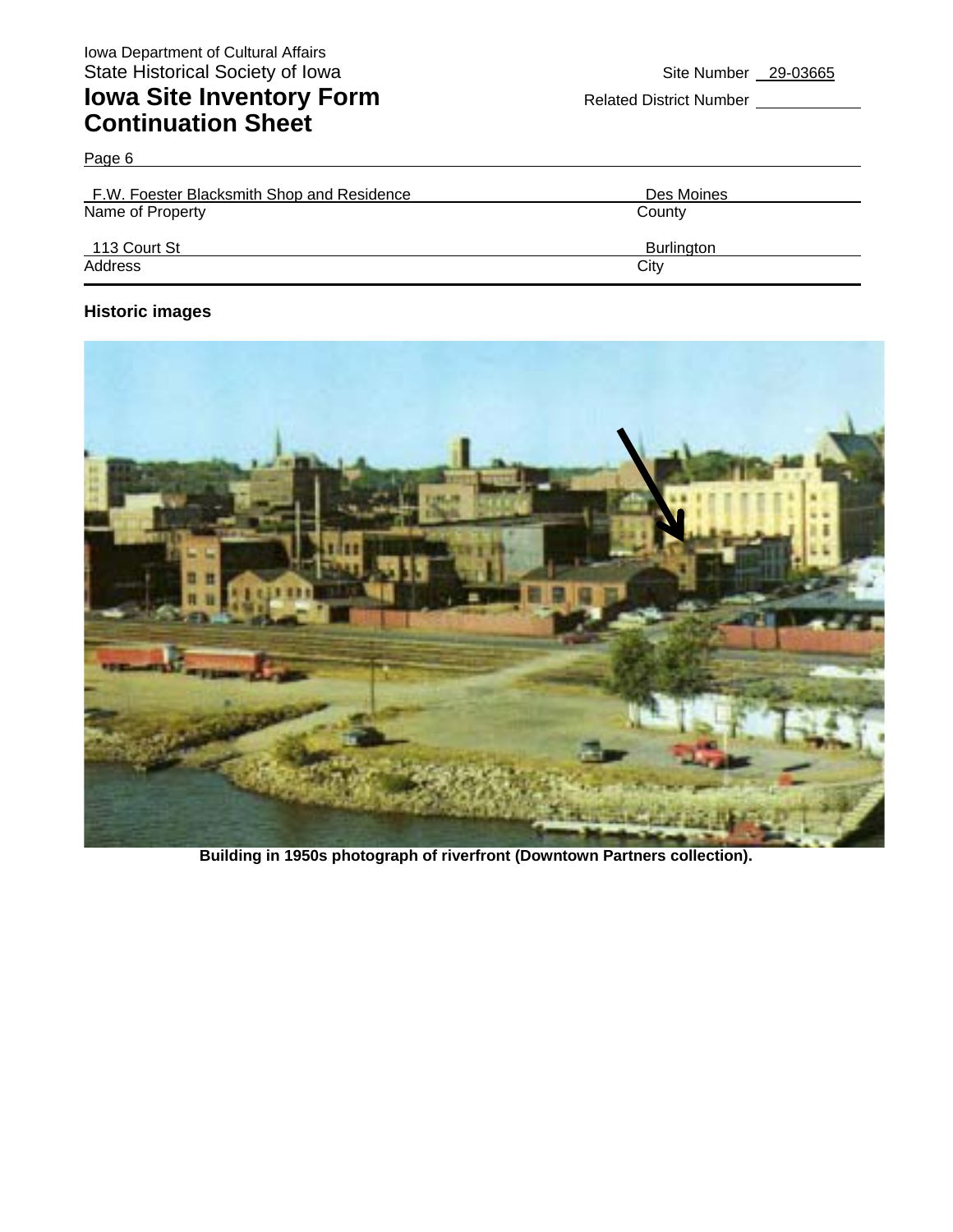## **Iowa Site Inventory Form** Related District Number **Continuation Sheet**

| F.W. Foester Blacksmith Shop and Residence | Des Moines        |  |
|--------------------------------------------|-------------------|--|
| Name of Property                           | County            |  |
| 113 Court St                               | <b>Burlington</b> |  |
| Address                                    | City              |  |

#### **Digital photographs**

Page 7



**Photograph 29-03665-001 – North (front) and west elevations, looking southeast (McCarley, June 20, 2012).**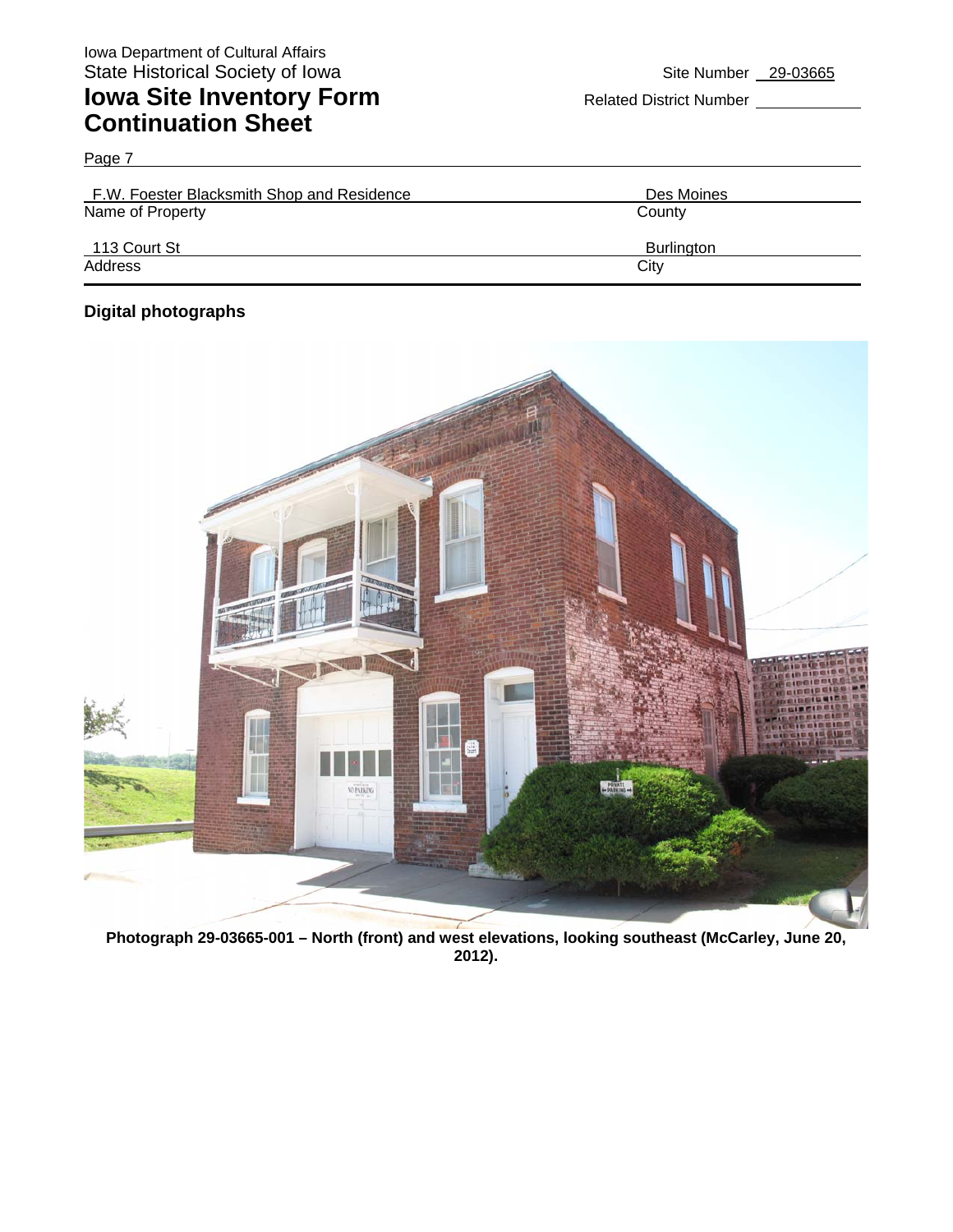Page 8

## **Iowa Site Inventory Form** Related District Number **Continuation Sheet**

| F.W. Foester Blacksmith Shop and Residence | Des Moines        |  |
|--------------------------------------------|-------------------|--|
| Name of Property                           | County            |  |
| 113 Court St                               | <b>Burlington</b> |  |
| Address                                    | City              |  |

![](_page_9_Picture_6.jpeg)

**Photograph 29-03665-002 – East and north (front) elevations, looking southwest (McCarley, June 20, 2012).**